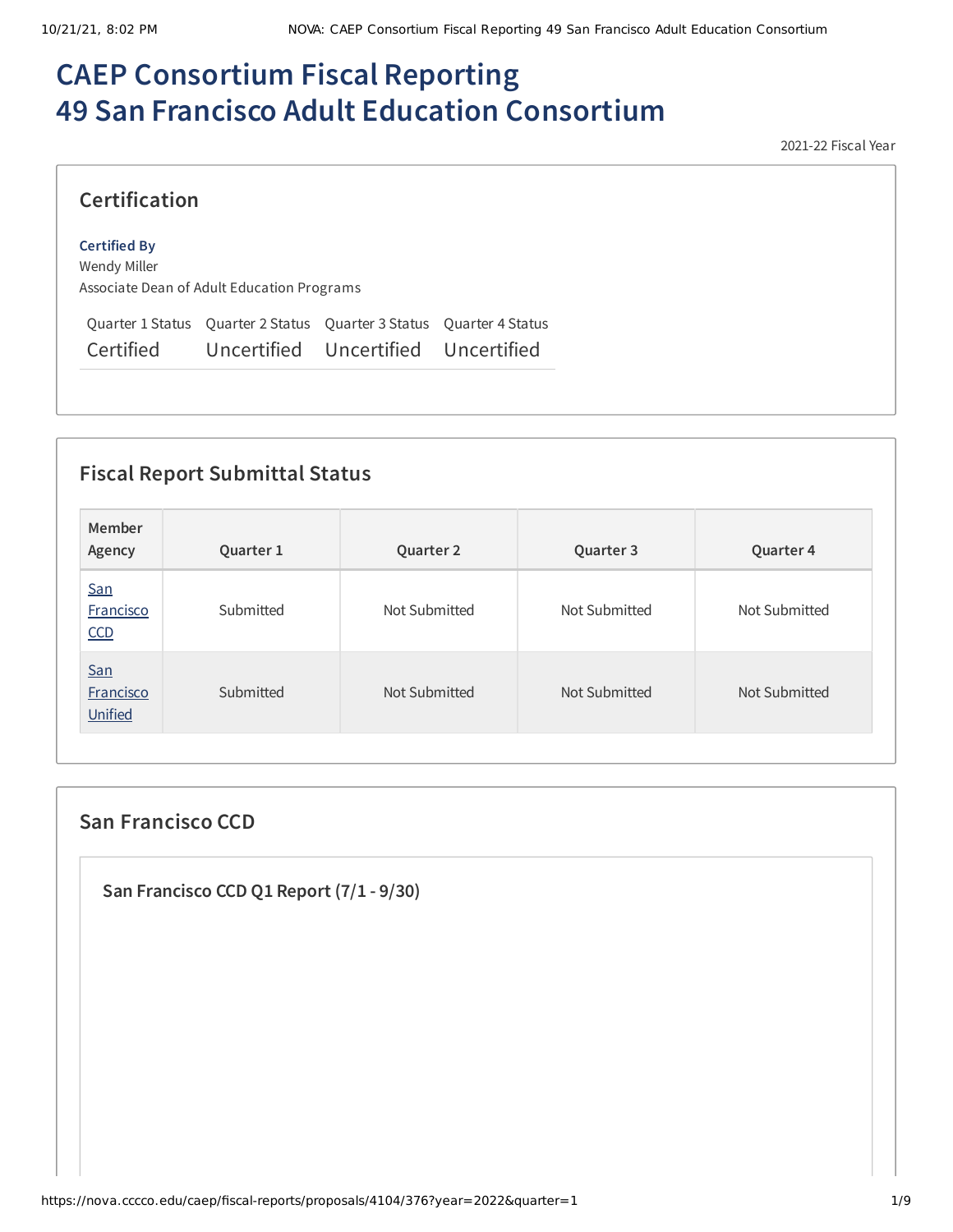| <b>Object Code</b>                                     | Year to<br>Date (YTD)<br>Expenditure | <b>YTD</b><br>Forecast | $\frac{0}{0}$<br><b>Expended</b><br>of YTD<br>Forecast | Project<br><b>Budget</b> | $\frac{0}{0}$<br>Expended<br>of Overall<br><b>Budget</b> | <b>Budget</b><br>Remaining |
|--------------------------------------------------------|--------------------------------------|------------------------|--------------------------------------------------------|--------------------------|----------------------------------------------------------|----------------------------|
| 1000 - Instructional Salaries                          | \$239,703                            | \$0                    | 100%                                                   | \$1,400,000              | 17.12%                                                   | \$1,160,297                |
| 2000 - Non-Instructional<br><b>Salaries</b>            | \$93,491                             | \$0                    | 100%                                                   | \$410,000                | 22.8%                                                    | \$316,509                  |
| 3000 - Employee Benefits                               | \$114,919                            | \$0                    | 100%                                                   | \$633,500                | 18.14%                                                   | \$518,581                  |
| 4000 - Supplies and Materials                          | \$240                                | \$0                    | 100%                                                   | \$20,000                 | 1.2%                                                     | \$19,760                   |
| 5000 - Other Operating<br><b>Expenses and Services</b> | \$21,144                             | \$0                    | 100%                                                   | \$1,300,000              | 1.63%                                                    | \$1,278,856                |
| 6000 - Capital Outlay                                  | \$0                                  | \$0                    | 100%                                                   | \$1,214,845              | $0\%$                                                    | \$1,214,845                |
| 7000 - Other Outgo                                     | \$0                                  | \$0                    | 100%                                                   | \$0                      | 100%                                                     | \$0                        |
| <b>Indirect Costs</b>                                  | \$23,475                             | \$0                    | 100%                                                   | \$248,917                | 9.43%                                                    | \$225,442                  |
| <b>Totals</b>                                          | \$492,972                            | \$0                    | 100%                                                   | \$5,227,262              | $9.43\%$                                                 | \$4,734,290                |

#### **Corrective Action Plan**

Remote operations due to COVID and changes in CCSF schedules and priorities have impacted our ability to expand activities. We are exploring new investments, primarily in student services and academic supports, to redirect our unspent balance from last year. These investments require time for planning and cross-divisional collaborations before implementation, and we hope our spending will reach our targets within the academic year.

#### **Summary of Activities:**

During Q1 CCSF used AEP funding to support training AE faculty and online course development for TRST and ESL. Most of our expenditures in this quarter were to maintain the level of adult education services in the county by supporting a portion of the cost of instruction for noncredit ESL and TRST sections that, were it not for AEP funding, the college would not have been able to offer. Expenditures include increased online help desk capabilities, additional WIFI hotspots for students, Pronto messaging platform, Language Line Services (document translation and on-demand interpretation services for our virtual student service counters and online learning how-to's). This quarter we began our new 3-year planning process by engaging students and colleagues in reviewing data, assessing needs and possible strategies.

> **Status** Submitted

**San Francisco CCD Q2 Report (10/1 - 12/31)**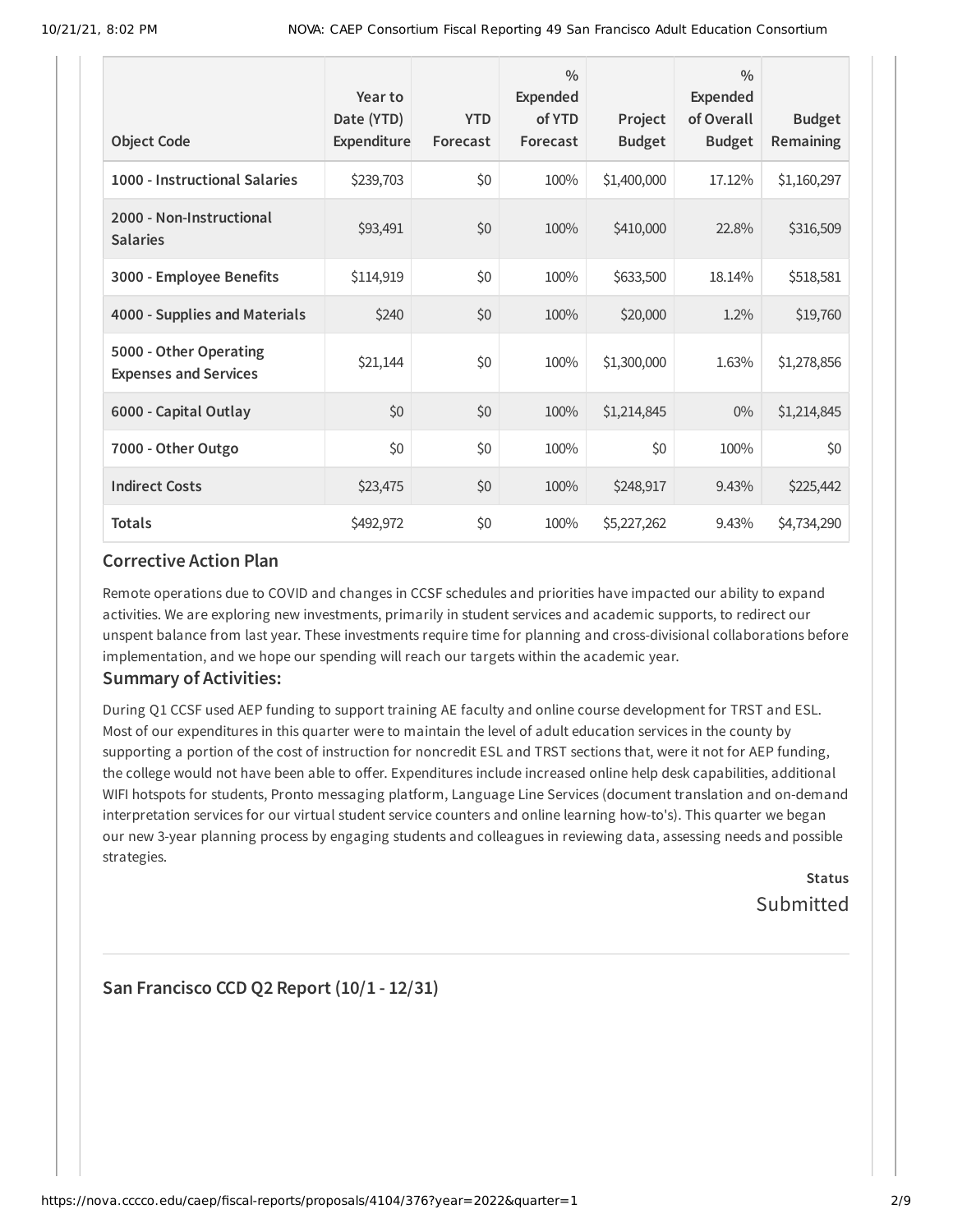| <b>Object Code</b>                                     | Year to<br>Date (YTD)<br>Expenditure | <b>YTD</b><br>Forecast | $\frac{0}{0}$<br>Expended<br>of YTD<br>Forecast | Project<br><b>Budget</b> | $\frac{0}{0}$<br><b>Expended</b><br>of Overall<br><b>Budget</b> | <b>Budget</b><br><b>Remaining</b> |
|--------------------------------------------------------|--------------------------------------|------------------------|-------------------------------------------------|--------------------------|-----------------------------------------------------------------|-----------------------------------|
| 1000 - Instructional Salaries                          | \$239,703                            | \$0                    | 100%                                            | \$1,400,000              | 17.12%                                                          | \$1,160,297                       |
| 2000 - Non-Instructional<br><b>Salaries</b>            | \$93,491                             | \$0                    | 100%                                            | \$410,000                | 22.8%                                                           | \$316,509                         |
| 3000 - Employee Benefits                               | \$114,919                            | \$0                    | 100%                                            | \$633,500                | 18.14%                                                          | \$518,581                         |
| 4000 - Supplies and Materials                          | \$240                                | \$0                    | 100%                                            | \$20,000                 | 1.2%                                                            | \$19,760                          |
| 5000 - Other Operating<br><b>Expenses and Services</b> | \$21,144                             | \$0                    | 100%                                            | \$1,300,000              | 1.63%                                                           | \$1,278,856                       |
| 6000 - Capital Outlay                                  | \$0                                  | \$0                    | 100%                                            | \$1,214,845              | $0\%$                                                           | \$1,214,845                       |
| 7000 - Other Outgo                                     | \$0                                  | \$0                    | 100%                                            | \$0                      | 100%                                                            | \$0                               |
| <b>Indirect Costs</b>                                  | \$23,475                             | \$0                    | 100%                                            | \$248,917                | 9.43%                                                           | \$225,442                         |
| <b>Totals</b>                                          | \$492,972                            | \$0                    | 100%                                            | \$5,227,262              | 9.43%                                                           | \$4,734,290                       |

Unsubmitted

**San Francisco CCD Q3 Report (1/1 - 3/31)**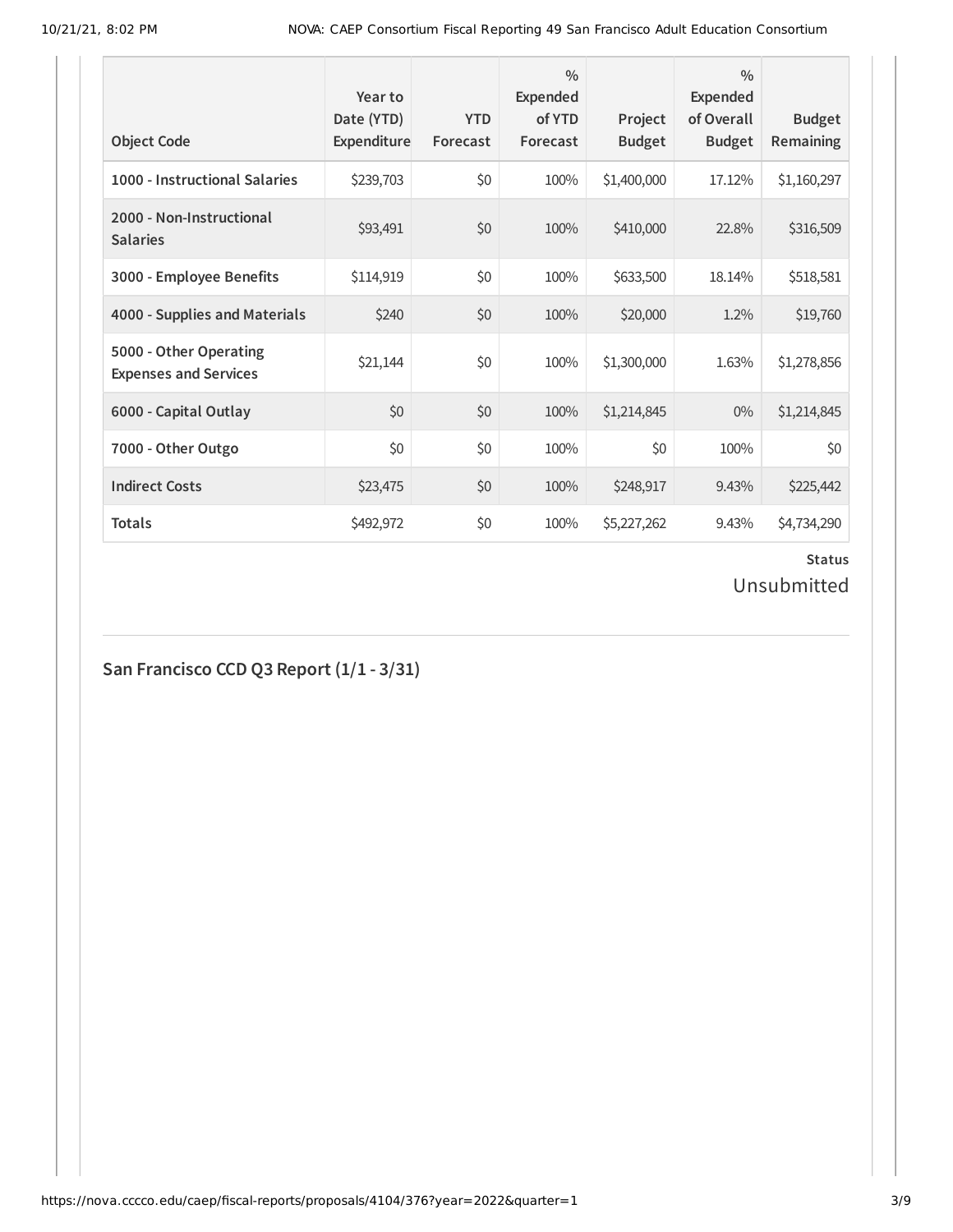| <b>Object Code</b>                                     | Year to<br>Date (YTD)<br>Expenditure | <b>YTD</b><br>Forecast | $\frac{0}{0}$<br>Expended<br>of YTD<br>Forecast | Project<br><b>Budget</b> | $\frac{0}{0}$<br><b>Expended</b><br>of Overall<br><b>Budget</b> | <b>Budget</b><br><b>Remaining</b> |
|--------------------------------------------------------|--------------------------------------|------------------------|-------------------------------------------------|--------------------------|-----------------------------------------------------------------|-----------------------------------|
| 1000 - Instructional Salaries                          | \$239,703                            | \$0                    | 100%                                            | \$1,400,000              | 17.12%                                                          | \$1,160,297                       |
| 2000 - Non-Instructional<br><b>Salaries</b>            | \$93,491                             | \$0                    | 100%                                            | \$410,000                | 22.8%                                                           | \$316,509                         |
| 3000 - Employee Benefits                               | \$114,919                            | \$0                    | 100%                                            | \$633,500                | 18.14%                                                          | \$518,581                         |
| 4000 - Supplies and Materials                          | \$240                                | \$0                    | 100%                                            | \$20,000                 | 1.2%                                                            | \$19,760                          |
| 5000 - Other Operating<br><b>Expenses and Services</b> | \$21,144                             | \$0                    | 100%                                            | \$1,300,000              | 1.63%                                                           | \$1,278,856                       |
| 6000 - Capital Outlay                                  | \$0                                  | \$0                    | 100%                                            | \$1,214,845              | $0\%$                                                           | \$1,214,845                       |
| 7000 - Other Outgo                                     | \$0                                  | \$0                    | 100%                                            | \$0                      | 100%                                                            | \$0                               |
| <b>Indirect Costs</b>                                  | \$23,475                             | \$0                    | 100%                                            | \$248,917                | 9.43%                                                           | \$225,442                         |
| <b>Totals</b>                                          | \$492,972                            | \$0                    | 100%                                            | \$5,227,262              | 9.43%                                                           | \$4,734,290                       |

Unsubmitted

# **San Francisco CCD Q4 Report (4/1 - 6/30)**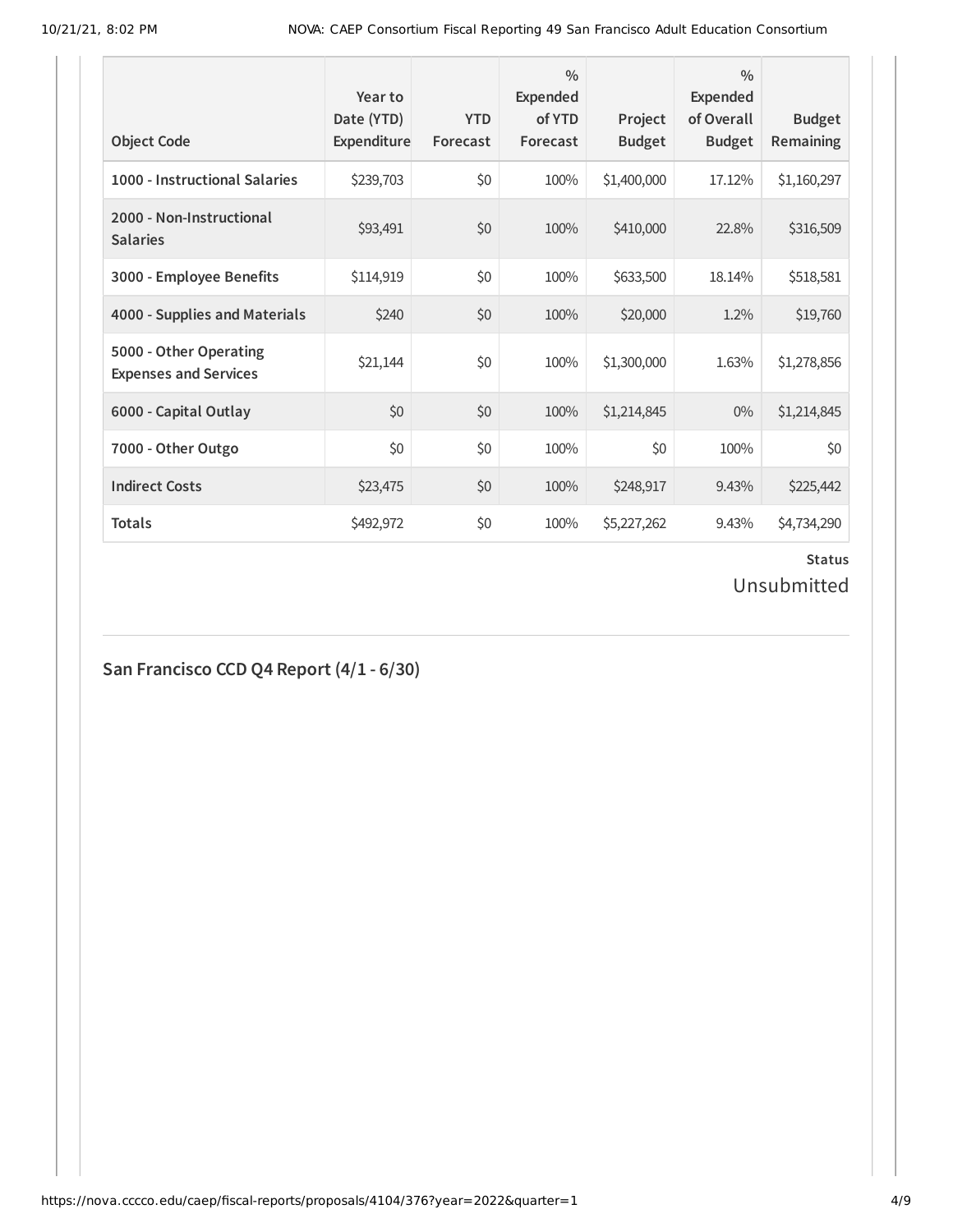| <b>Object Code</b>                                     | Year to<br>Date (YTD)<br>Expenditure | <b>YTD</b><br>Forecast | $\frac{0}{0}$<br><b>Expended</b><br>of YTD<br>Forecast | Project<br><b>Budget</b> | $\frac{0}{0}$<br><b>Expended</b><br>of Overall<br><b>Budget</b> | <b>Budget</b><br><b>Remaining</b> |
|--------------------------------------------------------|--------------------------------------|------------------------|--------------------------------------------------------|--------------------------|-----------------------------------------------------------------|-----------------------------------|
| 1000 - Instructional Salaries                          | \$239,703                            | \$0                    | 100%                                                   | \$1,400,000              | 17.12%                                                          | \$1,160,297                       |
| 2000 - Non-Instructional<br><b>Salaries</b>            | \$93,491                             | \$0                    | 100%                                                   | \$410,000                | 22.8%                                                           | \$316,509                         |
| 3000 - Employee Benefits                               | \$114,919                            | \$0                    | 100%                                                   | \$633,500                | 18.14%                                                          | \$518,581                         |
| 4000 - Supplies and Materials                          | \$240                                | \$0                    | 100%                                                   | \$20,000                 | 1.2%                                                            | \$19,760                          |
| 5000 - Other Operating<br><b>Expenses and Services</b> | \$21,144                             | \$0                    | 100%                                                   | \$1,300,000              | 1.63%                                                           | \$1,278,856                       |
| 6000 - Capital Outlay                                  | \$0                                  | \$0                    | 100%                                                   | \$1,214,845              | 0%                                                              | \$1,214,845                       |
| 7000 - Other Outgo                                     | \$0                                  | \$0                    | 100%                                                   | \$0                      | 100%                                                            | \$0                               |
| <b>Indirect Costs</b>                                  | \$23,475                             | \$0                    | 100%                                                   | \$248,917                | 9.43%                                                           | \$225,442                         |
| <b>Totals</b>                                          | \$492,972                            | \$0                    | 100%                                                   | \$5,227,262              | 9.43%                                                           | \$4,734,290                       |
|                                                        |                                      |                        |                                                        |                          |                                                                 | <b>Status</b><br>Unsubmitted      |

## **San Francisco Unified**

**San Francisco Unified Q1 Report (7/1 - 9/30)**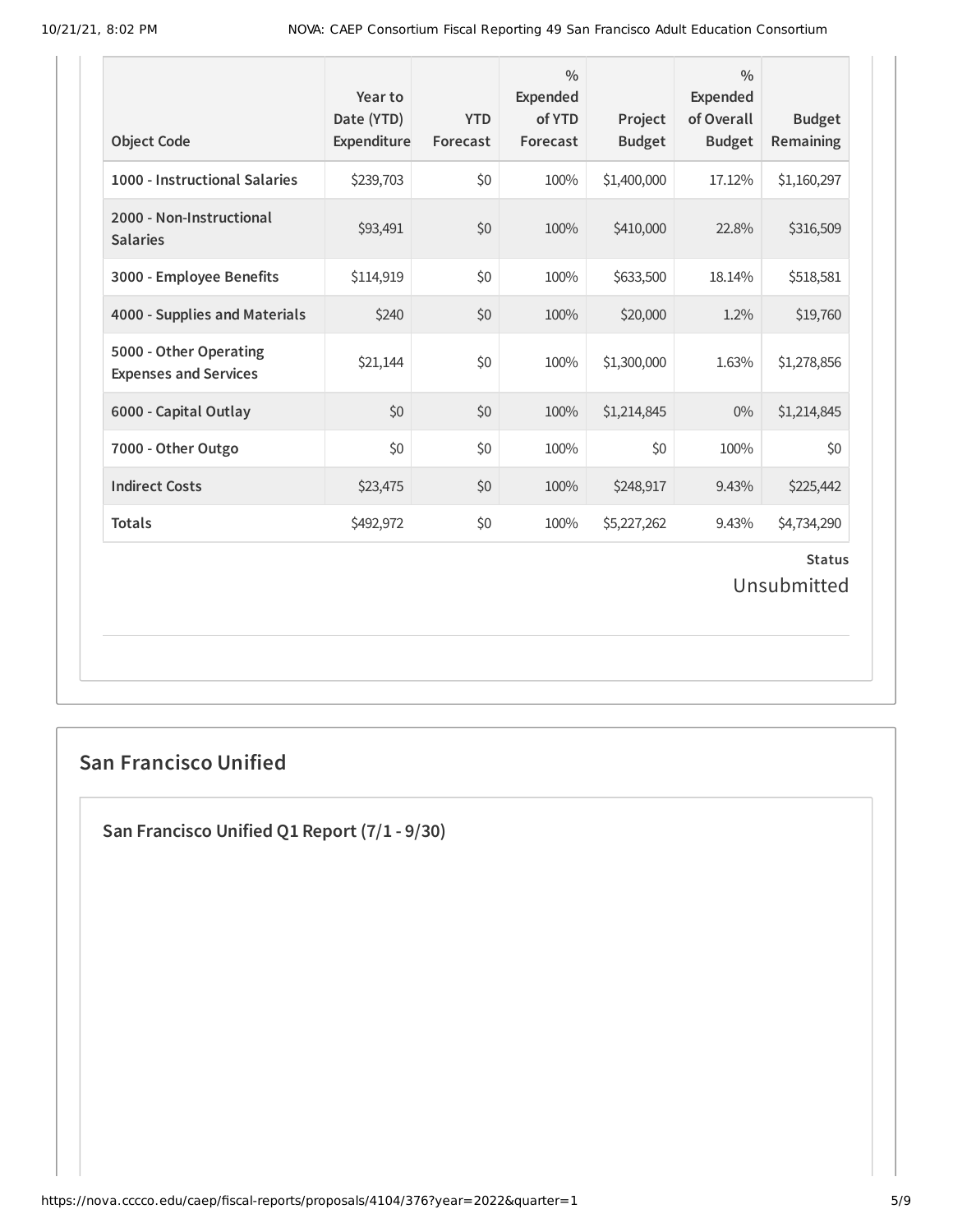| <b>Object Code</b>                                     | Year to<br>Date (YTD)<br>Expenditure | <b>YTD</b><br>Forecast | $\frac{0}{0}$<br>Expended<br>of YTD<br>Forecast | Project<br><b>Budget</b> | $\frac{0}{0}$<br>Expended<br>of Overall<br><b>Budget</b> | <b>Budget</b><br>Remaining |
|--------------------------------------------------------|--------------------------------------|------------------------|-------------------------------------------------|--------------------------|----------------------------------------------------------|----------------------------|
| 1000 - Instructional Salaries                          | \$45,962                             | \$0                    | 100%                                            | \$250,996                | 18.31%                                                   | \$205,034                  |
| 2000 - Non-Instructional<br><b>Salaries</b>            | \$9,191                              | \$0                    | 100%                                            | \$82,486                 | 11.14%                                                   | \$73,295                   |
| 3000 - Employee Benefits                               | \$20,993                             | \$0                    | 100%                                            | \$133,810                | 15.69%                                                   | \$112,817                  |
| 4000 - Supplies and Materials                          | \$7,428                              | \$0                    | 100%                                            | \$17,429                 | 42.62%                                                   | \$10,001                   |
| 5000 - Other Operating<br><b>Expenses and Services</b> | \$0                                  | \$0                    | 100%                                            | \$13,129                 | $0\%$                                                    | \$13,129                   |
| 6000 - Capital Outlay                                  | \$0                                  | \$0                    | 100%                                            | \$0                      | 100%                                                     | \$0                        |
| 7000 - Other Outgo                                     | \$0                                  | \$0                    | 100%                                            | \$0                      | 100%                                                     | \$0                        |
| <b>Indirect Costs</b>                                  | \$0                                  | \$0                    | 100%                                            | \$17,475                 | $0\%$                                                    | \$17,475                   |
| <b>Totals</b>                                          | \$83,574                             | \$0                    | 100%                                            | \$515,325                | 16.22%                                                   | \$431,751                  |

#### **Summary of Activities:**

Providing support services to students in the COVID environment, including access to a Chromebook and internet to be able to attend online courses. Provided SFUSD students ages 18+ with expanded college transition counseling, "onramp" college and career readiness courses, and access to CCSF through noncredit and credit recovery classes offered at multiple CCSF locations.

> **Status Submitted**

**San Francisco Unified Q2 Report (10/1 - 12/31)**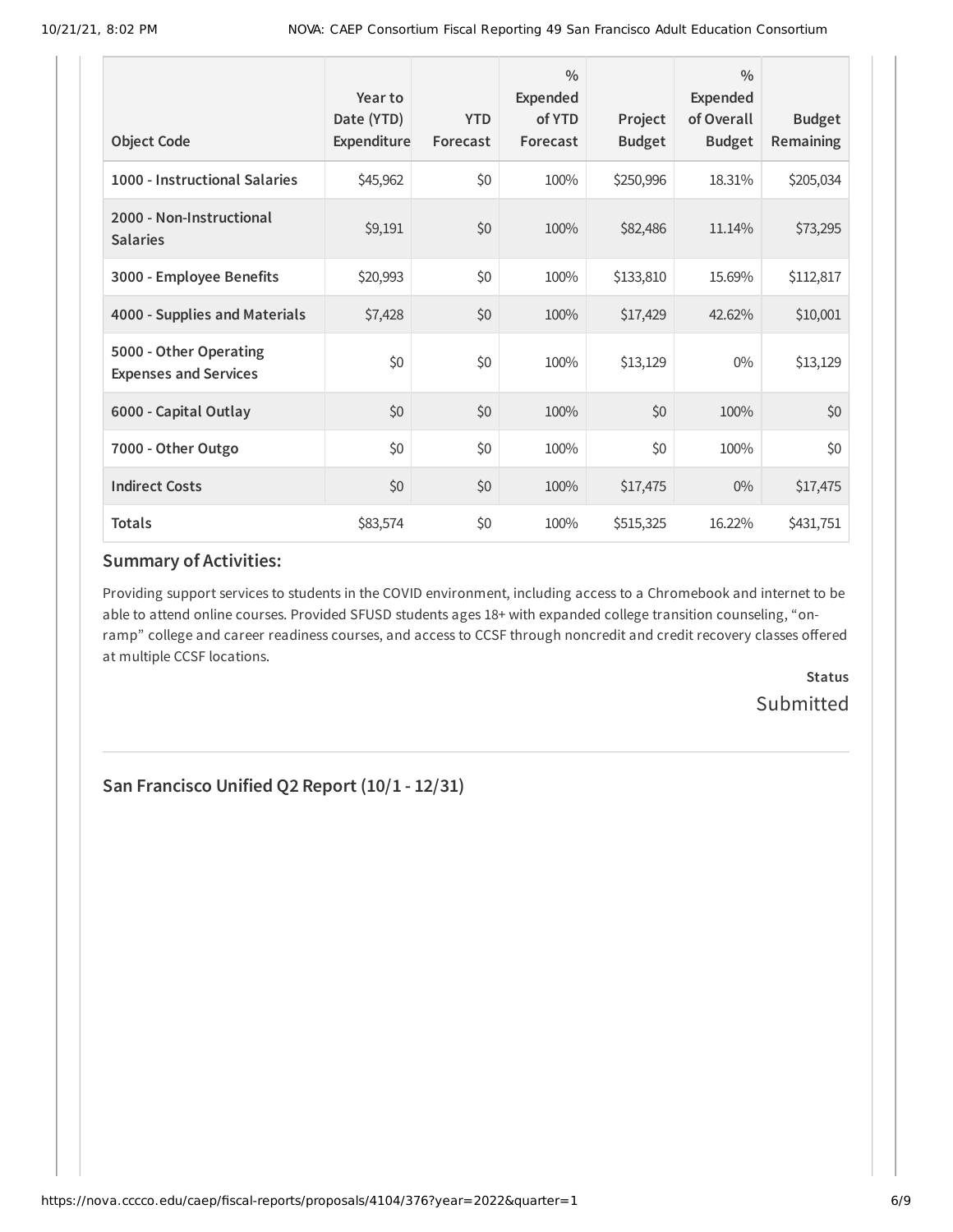| <b>Object Code</b>                                     | Year to<br>Date (YTD)<br>Expenditure | <b>YTD</b><br>Forecast | $\frac{0}{0}$<br><b>Expended</b><br>of YTD<br>Forecast | Project<br><b>Budget</b> | $\frac{0}{0}$<br>Expended<br>of Overall<br><b>Budget</b> | <b>Budget</b><br>Remaining |
|--------------------------------------------------------|--------------------------------------|------------------------|--------------------------------------------------------|--------------------------|----------------------------------------------------------|----------------------------|
| 1000 - Instructional Salaries                          | \$45,962                             | \$0                    | 100%                                                   | \$250,996                | 18.31%                                                   | \$205,034                  |
| 2000 - Non-Instructional<br><b>Salaries</b>            | \$9,191                              | \$0                    | 100%                                                   | \$82,486                 | 11.14%                                                   | \$73,295                   |
| 3000 - Employee Benefits                               | \$20,993                             | \$0                    | 100%                                                   | \$133,810                | 15.69%                                                   | \$112,817                  |
| 4000 - Supplies and Materials                          | \$7,428                              | \$0                    | 100%                                                   | \$17,429                 | 42.62%                                                   | \$10,001                   |
| 5000 - Other Operating<br><b>Expenses and Services</b> | \$0                                  | \$0                    | 100%                                                   | \$13,129                 | $0\%$                                                    | \$13,129                   |
| 6000 - Capital Outlay                                  | \$0                                  | \$0                    | 100%                                                   | \$0                      | 100%                                                     | \$0                        |
| 7000 - Other Outgo                                     | \$0                                  | \$0                    | 100%                                                   | \$0                      | 100%                                                     | \$0\$                      |
| <b>Indirect Costs</b>                                  | \$0                                  | \$0                    | 100%                                                   | \$17,475                 | $0\%$                                                    | \$17,475                   |
| <b>Totals</b>                                          | \$83,574                             | \$0                    | 100%                                                   | \$515,325                | 16.22%                                                   | \$431,751                  |

Unsubmitted

# **San Francisco Unified Q3 Report (1/1 - 3/31)**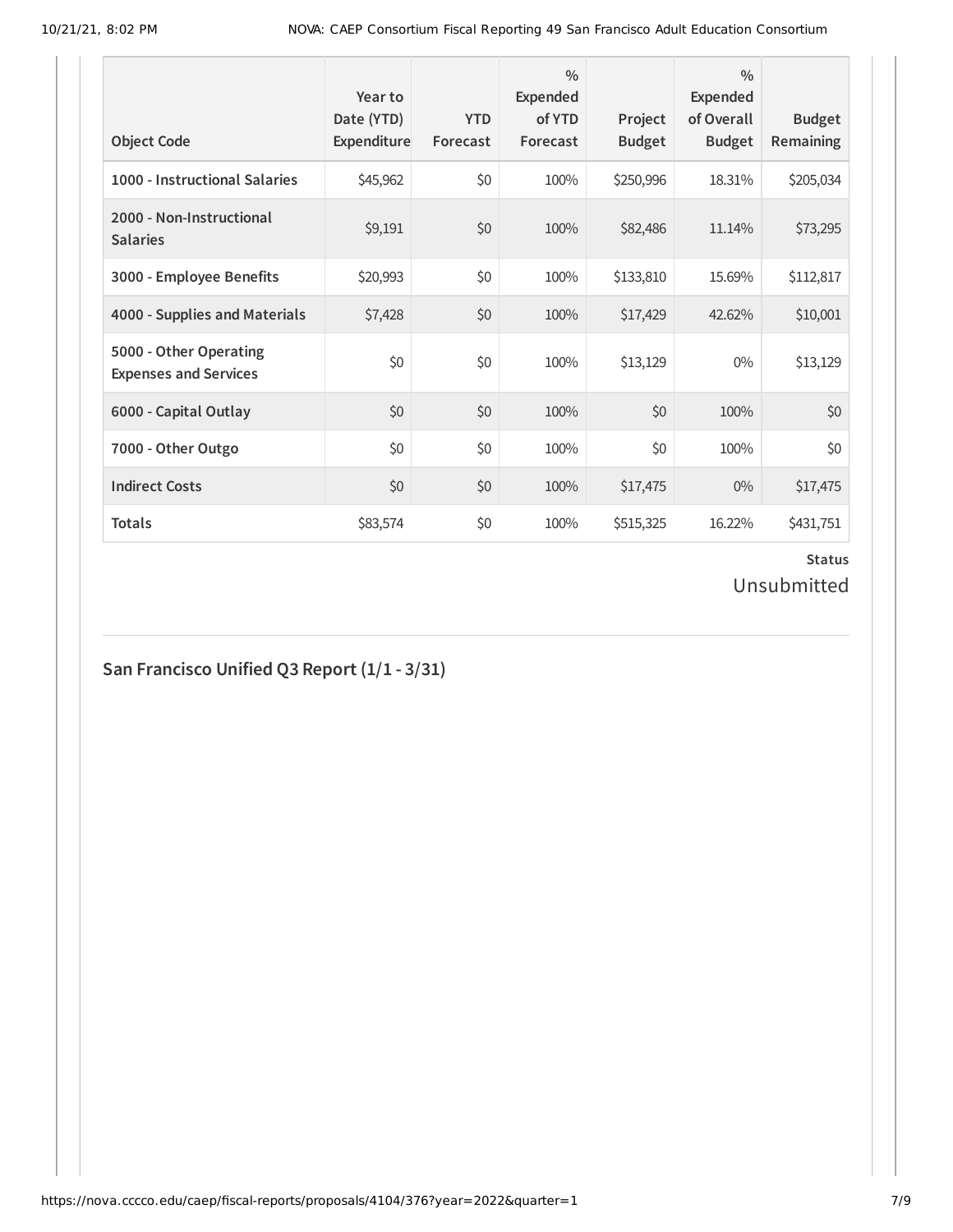| <b>Object Code</b>                                     | Year to<br>Date (YTD)<br>Expenditure | <b>YTD</b><br>Forecast | $\frac{0}{0}$<br>Expended<br>of YTD<br>Forecast | Project<br><b>Budget</b> | $\frac{0}{0}$<br>Expended<br>of Overall<br><b>Budget</b> | <b>Budget</b><br><b>Remaining</b> |
|--------------------------------------------------------|--------------------------------------|------------------------|-------------------------------------------------|--------------------------|----------------------------------------------------------|-----------------------------------|
| 1000 - Instructional Salaries                          | \$45,962                             | \$0                    | 100%                                            | \$250,996                | 18.31%                                                   | \$205,034                         |
| 2000 - Non-Instructional<br><b>Salaries</b>            | \$9,191                              | \$0                    | 100%                                            | \$82,486                 | 11.14%                                                   | \$73,295                          |
| 3000 - Employee Benefits                               | \$20,993                             | \$0                    | 100%                                            | \$133,810                | 15.69%                                                   | \$112,817                         |
| 4000 - Supplies and Materials                          | \$7,428                              | \$0                    | 100%                                            | \$17,429                 | 42.62%                                                   | \$10,001                          |
| 5000 - Other Operating<br><b>Expenses and Services</b> | \$0                                  | \$0                    | 100%                                            | \$13,129                 | $0\%$                                                    | \$13,129                          |
| 6000 - Capital Outlay                                  | \$0                                  | \$0                    | 100%                                            | \$0                      | 100%                                                     | \$0                               |
| 7000 - Other Outgo                                     | \$0                                  | \$0                    | 100%                                            | \$0                      | 100%                                                     | \$0\$                             |
| <b>Indirect Costs</b>                                  | \$0                                  | \$0                    | 100%                                            | \$17,475                 | $0\%$                                                    | \$17,475                          |
| <b>Totals</b>                                          | \$83,574                             | \$0                    | 100%                                            | \$515,325                | 16.22%                                                   | \$431,751                         |

Unsubmitted

# **San Francisco Unified Q4 Report (4/1 - 6/30)**